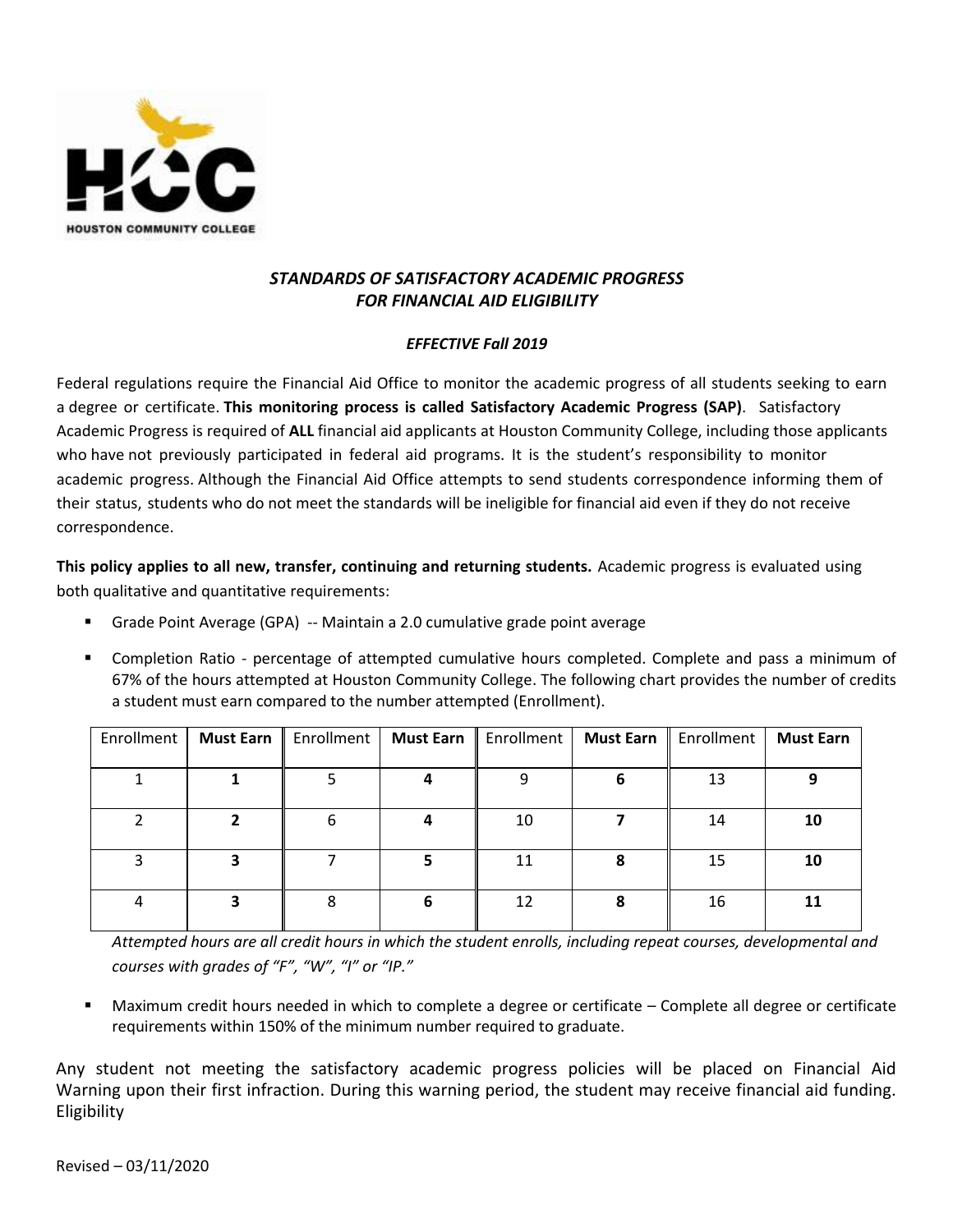for future semesters will be established based onthe cumulative SAP requirement at the conclusion of the warning period.

SAP Terms and Conditions:

- **I. Maximum Time Frame** Federal regulations require that a student complete his/her program of study within 150% (length of program x 1.5) of the time allotted for the program. For example, an Associate Degree that is 65 credit hours in length must be completed within 98 (65 x 1.5) credit hours.After attempting 98 credit hours, the student's financial aid eligibility would be suspended for the program. All credit hours attempted at Houston Community College, including repeated courses, developmental courses, grades of "F", "W", "I", "FX" or "IP," will be counted in the determination of hours attempted.
- **II. Increments of Evaluation** The academic year is defined as fall, spring, and subsequent summer semester. The academic progress of financial aid students will be evaluated after the completion of each semester. Student will be awarded based on the academic year; however eligibility will be evaluated on a semester-bysemester basis.
- **III. Remedial or Developmental Courses** A student may receive federal aid for up to one academic year's worth of remedial or developmental course work up to a maximum of 30 semester credit hours. Remedial courses attempted will be counted when determining the maximum time frame, cumulative GPA, and completion rate.
- **IV. ESOL Courses –** ESOL courses attempted do not count against the remedial course work limits.
- **V. Satisfactory Completion** Successful completion for ratio purposes is defined as receiving one of the following grades: "A," "B," "C," or "D." A grade of "W," "F," "I," "IP," "W," "FX," or "X" are considered attempted but not earned. Withdrawn courses (W) will not be counted in the GPA but will affect the completion ratio. The "FX" grade will calculate into your GPA as an "F" and is treated as attempted but not earned.
- **VI. Repeat Courses** A student who receives an "A," "B," "C," or "D" grade in a course may repeat that course only once to attempt to earn an improved grade. Each attempt is included in the completion ratio.
- **VII. Incomplete ("I" grades) --** A grade of "I" (Incomplete) indicates that a student has not finished all course work required for a grade and is included in the cumulative credits attempted. An incomplete grade will not count as hours passed until a final grade is posted in the Registrar's Office. If a student's "I" grade changes during a semester, it is the student's responsibility to inform the financial aid office of the change. If the change of grade will affect the student's financial aid eligibility, the financial aid office will then do a recalculation during the semester. Otherwise, the change of grade will not be factored into the overall completion rate until the next increment of evaluation.
- **VIII. Audit Courses –** Audit courses neither earn credit or influence grade point average and are not counted in credits attempted. Audit courses are not eligible for financial aid.
- **IX. Transfer Courses** Courses accepted for credit at Houston Community College from another institution that meet the college's transfer policy are **NOT** counted in the total credits attempted. (Grades for transfer courses are not calculated in the GPA). Courses at proprietary and trade schools will generally not be accepted for credit toward degree or certificate requirements.
- **X. Academic Amnesty/Renewal**  As part of Houston Community College institutional academic progress policy the college adheres to State Law (Educ. Code, Sec, 51.931) which allows students with academic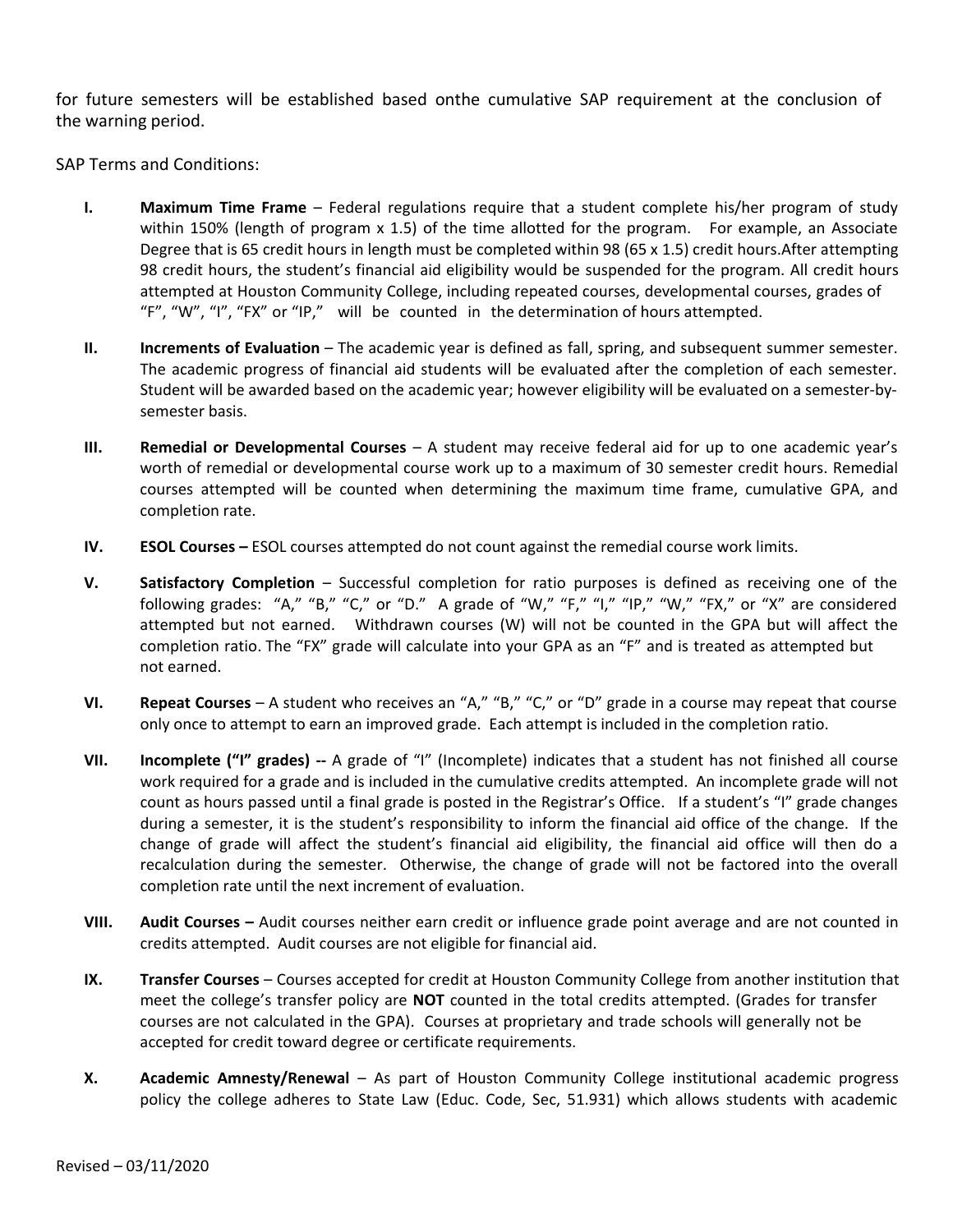credits earned 10 or more years prior to the starting date of the semester to have those credits or grades not considered in the admission decision (academic fresh start). For the purposes of calculating a student's SAP for student aid programs, all grades earned from previous enrollment periods will count towards the student's maximum time frame.

- **XI. Change of Program of Study/Major** A student may change from one program of study/major to another during his/her attendance at Houston Community College. Students who change from one program of study/major to another are still expected to maintain satisfactory academic progress and complete the course work within the time frame limitations. The total amount of credit hours taken will be evaluated for SAP.
- **XII. Prior Attendance** The financial aid office is required to consider all attendance at Houston Community College when determining whether or not a student is making Satisfactory Academic Progress, regardless of the year taken and even if financial aid was not received during any of the previous periods of enrollment. The financial aid office will review the student's Houston Community College academic history to determine if the SAP requirements have been met. Any student who does not meet these requirements will be placed on "warning", "probation" or "suspension" as appropriate.
- **XIII. Financial Aid Warning** Upon the student's first infraction period they will be placed on Financial Aid Warning. Students will be eligible for financial aid during the period they are placed on warning.After warning period, if a student's cumulative GPA and/or completion rate does not meet the college's SAP standards, the student will be placed on financial aid suspension. The suspension status will remain unless the grade that caused the probation was in error or submitted late.
	- a. If a student successfully completes the warning period and cumulative GPA and completion rate meet the college's minimum standards the student regains eligibility for financial aid.
	- b. If a student successfully completes the warning period but the cumulative GPA and/or completion rate do not meet the college's minimum standards the student may be placed on suspension.
	- c. If a student does not successfully complete the warning period, the student will be placed on suspension.

The Financial Aid Office will notify any student who is placed on warning, probation or suspension. A notification will be sent to the student's Houston Community College e-mail address and SAP status is displayed on the student's myHCC self-service screen.

- **XIV. Financial Aid Suspension** Students not meeting the college's SAP policy, after an initial warning period, will be placed on Financial Aid Suspension.
- **XV. Academic Suspension** Academic suspension is determined by the Registrar's Office. Students may **not** appeal for financial aid until the academic suspension is lifted. An approval on an academic appeal does not automatically mean the student will be granted approval on a financial aid appeal. An academic appeal is separate from a financial aid eligibility appeal.
- **XVI. Appeal of Financial Aid Suspension** Students who are placed on Financial Aid Suspension have the option to appeal the determination. Students who have failed to maintain the minimum requirements will be recommended to meet with an academic advisor for an academic advisement report that accurately reflects their educational goals with the college.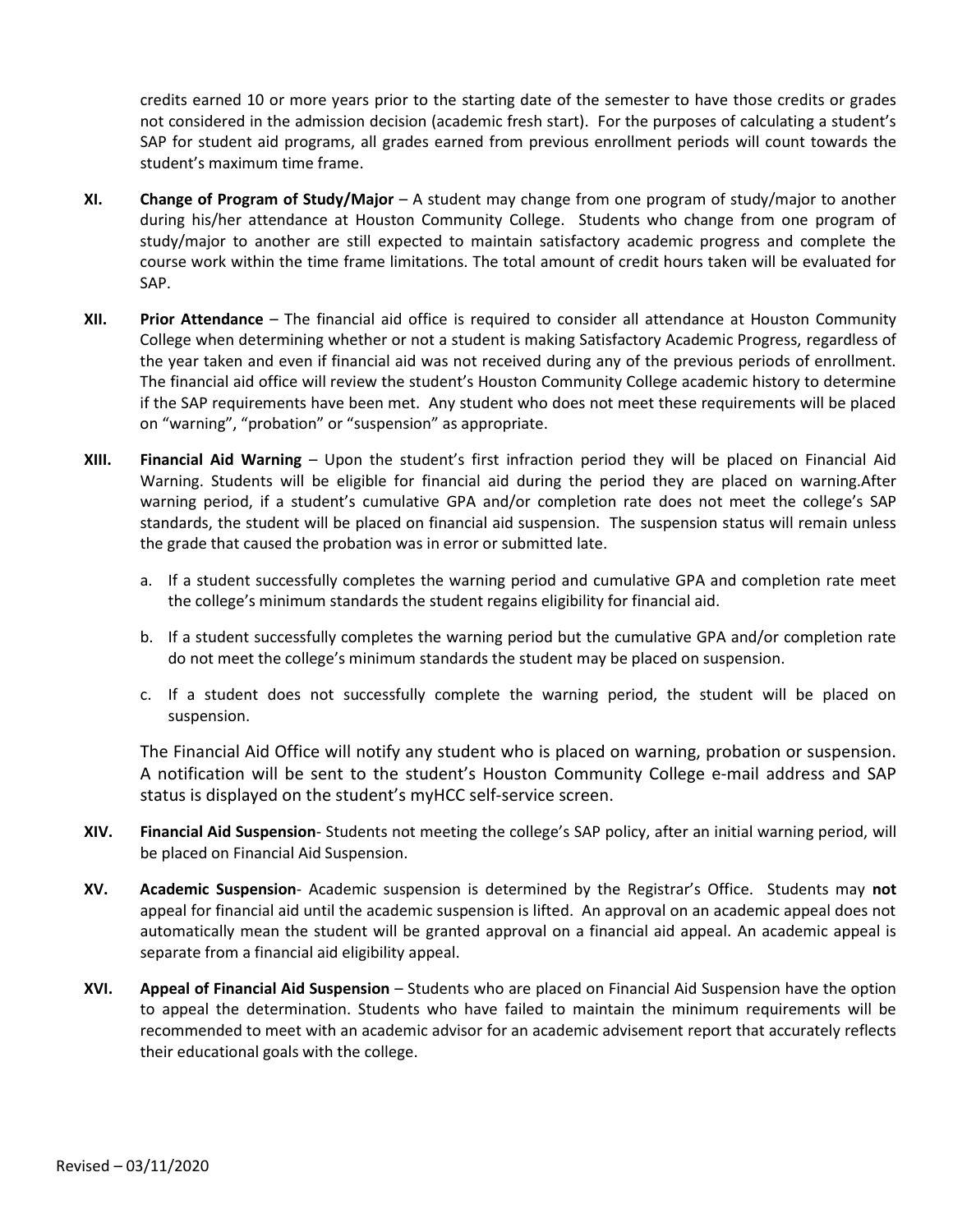- a. **Mitigating Circumstances** Houston Community College recognizes mitigating circumstances and the affects it may have on a student's academic progress. In cases where a student has an unusual situation that has affected their ability to be successfully complete classes, allowances may be made to place the student on financial aid probation. Mitigating circumstances must be supporting by appropriate documentation. Examples of mitigating circumstances include student or family illness, severe injury, learning or functional disability, or an unusual circumstances that disrupted the student's academic performance.
- b. A student on suspension may appeal to reestablish eligibility by submitting a "Financial Aid Appeal for Satisfactory Academic Progress" form with supporting documentation to the Financial Aid Office by the census date of each regular term of the semester. Students appealing their suspension must pay their own expenses until the appeal is reviewed. Failure to provide supporting documentation will result in the denial of an appeal.
- c. The Financial Aid Office will review the appeal and determine if extenuating circumstances exist to support a decision of continued aid eligibility. The student will be notified electronically of the appeal decision. .
- d. The student may only be permitted to receive aid during one warning period and one probationary period, consecutively. Students who do not meet the conditions of the probationary period may not be approved for additional appeals. Upon denial of an appeal, a student may request that their appeal be reviewed by the Dean's Committee. A student can request a Dean's Committee review by completing the appropriate request form within the deadline. The decision by the Dean's committee is final and cannot be appealed.
- **XVII. Reinstatement of Financial Aid** If an appeal is approved, financial aid will be reinstated for the upcoming semester. The student's academic performance at the end of the semester will be measured. The following conditions apply to the probationary period.
	- a. Financial Aid Probation status will be applicable to students who have had an appeal approved and will be eligible for financial aid for one payment period at a time.
	- b. Student must maintain a 2.0 GPA and successfully complete 67% of attempted credits for the semester to be considered for continued financial aid probation.
	- c. Students placed on probation must comply with all conditions established by the Financial Aid Office.

If a student's financial aid appeal is denied and the student successfully completes 6 for more credit hours, they may submit an appeal to have their eligibility reconsidered.

- **XVIII. Financial Aid Probation** –Students will be eligible for financial aid consideration during the period they are placed on probation. If a student's GPA **and/or** completion rate *does not meet* the college's minimum standard, the student may be placed on financial aid suspension.
- **XIX. Continued Financial Aid Probation-** Students who met the standards during the probationary term by adhering to the academic advisement report but have not met the cumulative requirements may be placed on continued probation.
	- a. A student is allowed one warning period and one appeal. Subsequent sequential appeals may be denied. A student who has satisfactorily restored themselves to "meeting" the academic progress